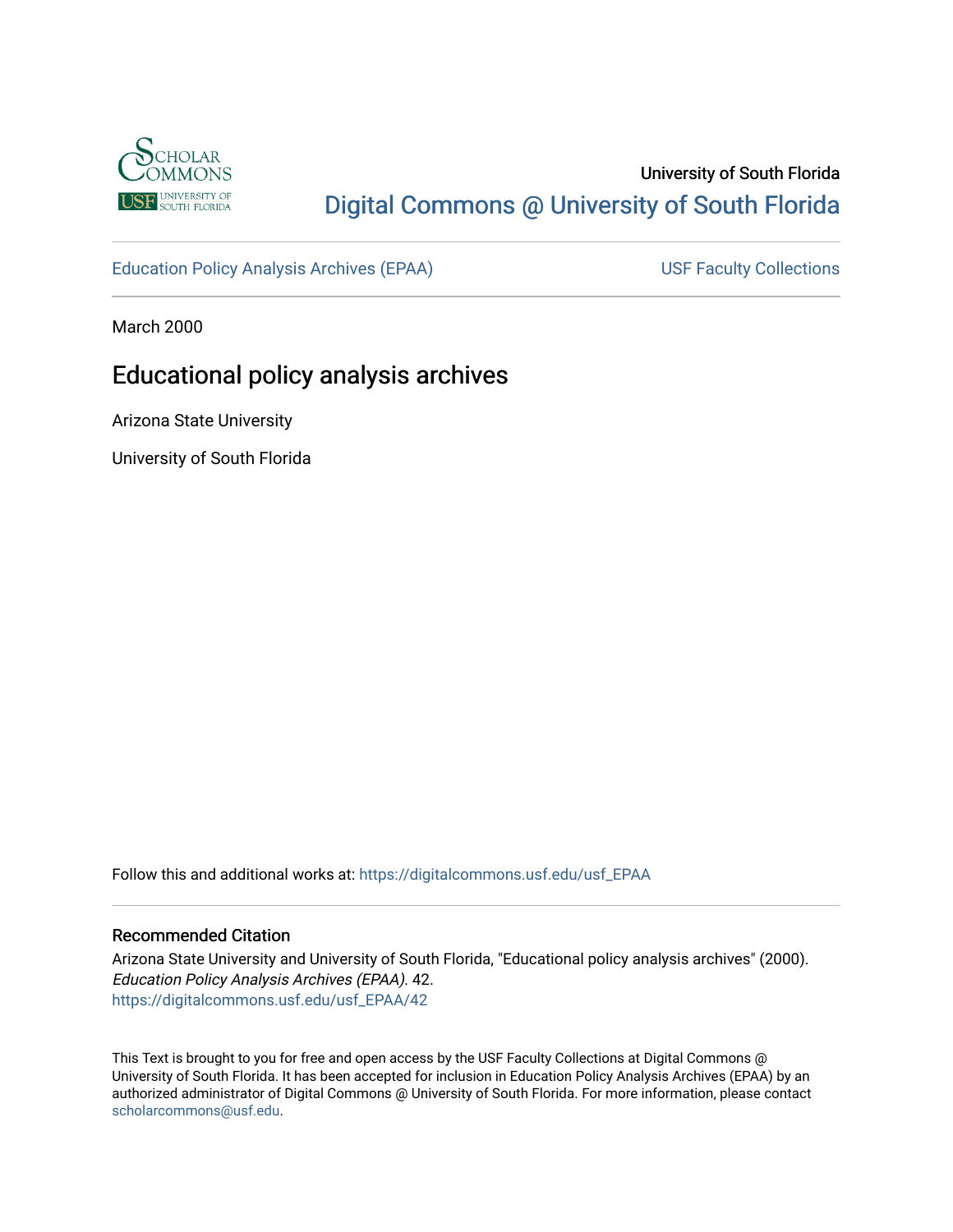# **Education Policy Analysis Archives**

**Volume 8 Number 19 March 28, 2000 ISSN 1068-2341**

A peer-reviewed scholarly electronic journal Editor: Gene V Glass, College of Education Arizona State University

Copyright 2000, the **EDUCATION POLICY ANALYSIS ARCHIVES**. Permission is hereby granted to copy any article if **EPAA** is credited and copies are not sold.

Articles appearing in **EPAA** are abstracted in the *Current Index to Journals in Education* by the ERIC Clearinghouse on Assessment and Evaluation and are permanently archived in *Resources in Education*.

## **Bridging the Gap between Testing and Technology in Schools**

# **Michael Russell Boston College**

# **Walt Haney Boston College**

#### **Abstract**

The widening gap between the increased use of technology in schools and the absence of computers in state-level testing programs raises important implications for policies related to the use of both technology and testing in schools. In this article, we summarize recent developments in the use of technology in schools and in state level testing programs. We then describe two studies indicating that written tests administered on paper underestimate the achievement of students accustomed to working on computers. We conclude by discussing four approaches to bridging the gap between technology and testing in U.S. schools.

## **Introduction**

 The need to improve education in the U.S. has received unprecedented attention recently in the media and in national and state elections. Prescriptions for improving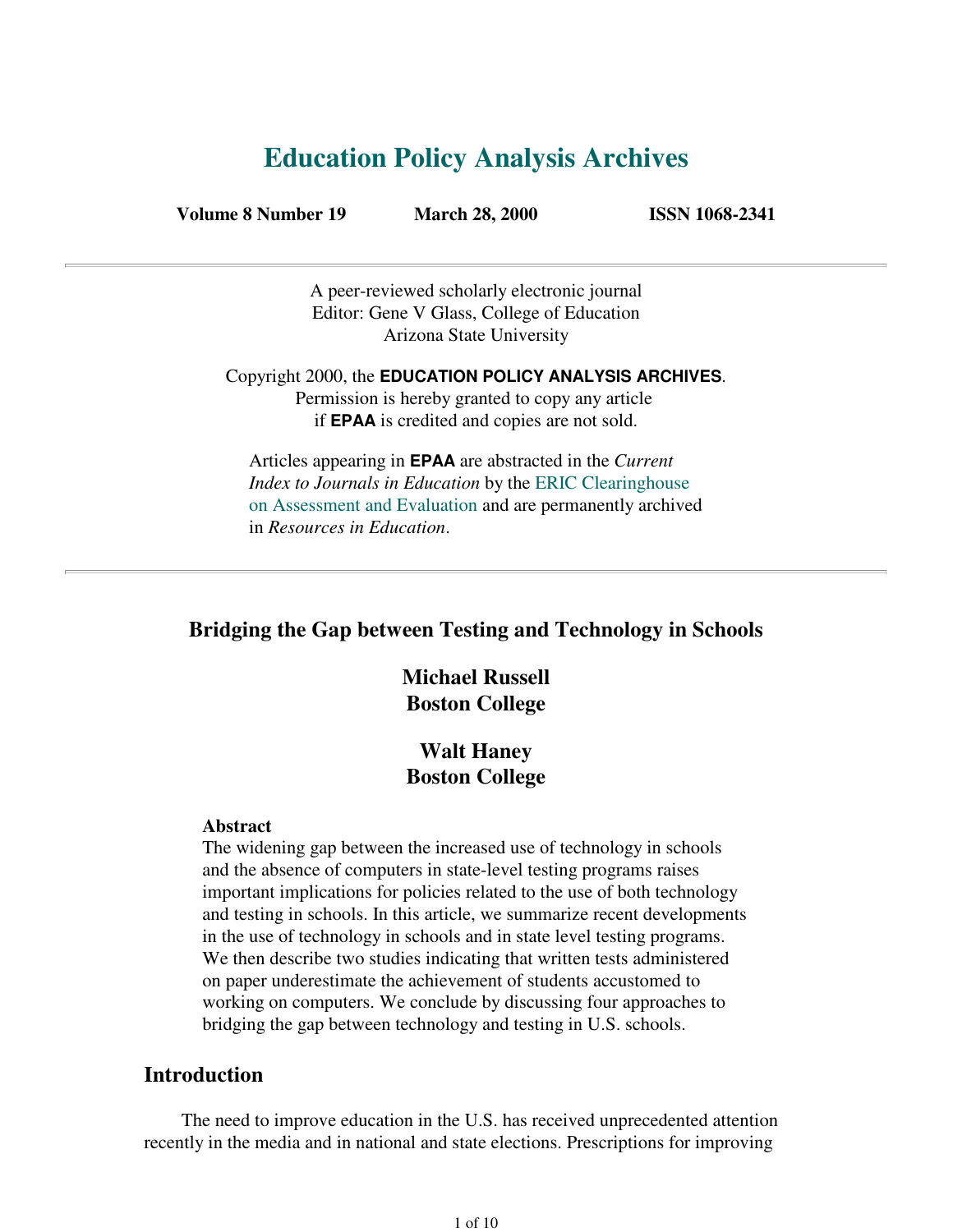schools have been many, but two of the most common are what might be called the technology and testing remedies.

 The technology nostrum holds that the infusion of modern technology into schools will bolster teaching and learning and will prepare students for an increasingly technological workplace. The second prescription, which is often called high stakes testing, holds that standards- based accountability for students, teachers and schools will provide tangible incentives for improvements in teaching and learning. What is little recognized, however, is that these two strategies are working against each other in a sort of educational time warp. Recent research shows that written tests taken on paper severely underestimate the performance of students accustomed to working on computer (Russell, 1999; Russell & Haney, 1997). The situation is analogous to testing the accounting skills of modern accountants, but restricting them to the use of an abacus for calculations.

## **The Computer Revolution Goes to School**

 Although the personal-computer revolution began only twenty years ago and widespread use of the world wide web (WWW) is even more recent, computer technology has already had a dramatic impact on society and schooling. Between 1984 and 1993, the percentage of people using computers in the workplace nearly doubled from 24.6 percent to 45.8 percent. Similarly, the percentage of people owning one or more computers in their home increased rapidly from 8.2 percent in 1984 to 22.8 percent in 1993 to 33.6 percent in 1997 (Newburger, 1997). Although schools have been slower to acquire these technologies, computer use in schools has recently increased rapidly (Zandvliet & Farragher, 1997). While schools had one computer for every 125 students in 1983, they had one for every 9 students in 1995, and 1 for every 6 students in 1998 (Market Data Retrieval, 1999). Not only are more computers in classrooms, but schools are also increasing students' use of computers and access to the Internet. A recent national survey of teachers showed that in 1998, 50 percent of K-12 teachers had students use word processors, 36 percent had them use CD ROMS, and 29 percent had them use the WWW (Becker, 1999). Although it is unclear how computers are affecting student achievement in schools (see, for example, Fabos & Young, 1999, questioning the efficacy of Internet based telecommunications exchange programs in schools), there is little doubt that the computer revolution has gone to school. As a result, more and more students are writing and performing school assignments on computers.

### **Performance Testing in Schools**

 Meanwhile, many states are increasingly seeking to hold students, teachers and schools accountable for student learning as measured by state-sponsored tests. According to annual surveys by the Council for Chief State School Officers (CCSSO, 1998), 48 states use statewide tests to assess student performance in different subject areas. Many of these tests are tied to challenging standards for what students should know and be able to do. Scores on these tests are being used to determine whether to: (1) promote students to higher grades; (2) grant high school diplomas; and (3) identify and sanction or reward low- and high-performing schools (Sacks, 1999). Currently, 32 states control, or plan to control, graduation and/or grade promotion via student performance on state-level tests. Because of the limitations of multiple-choice tests, many statewide tests include sections in which students must write extended answers or written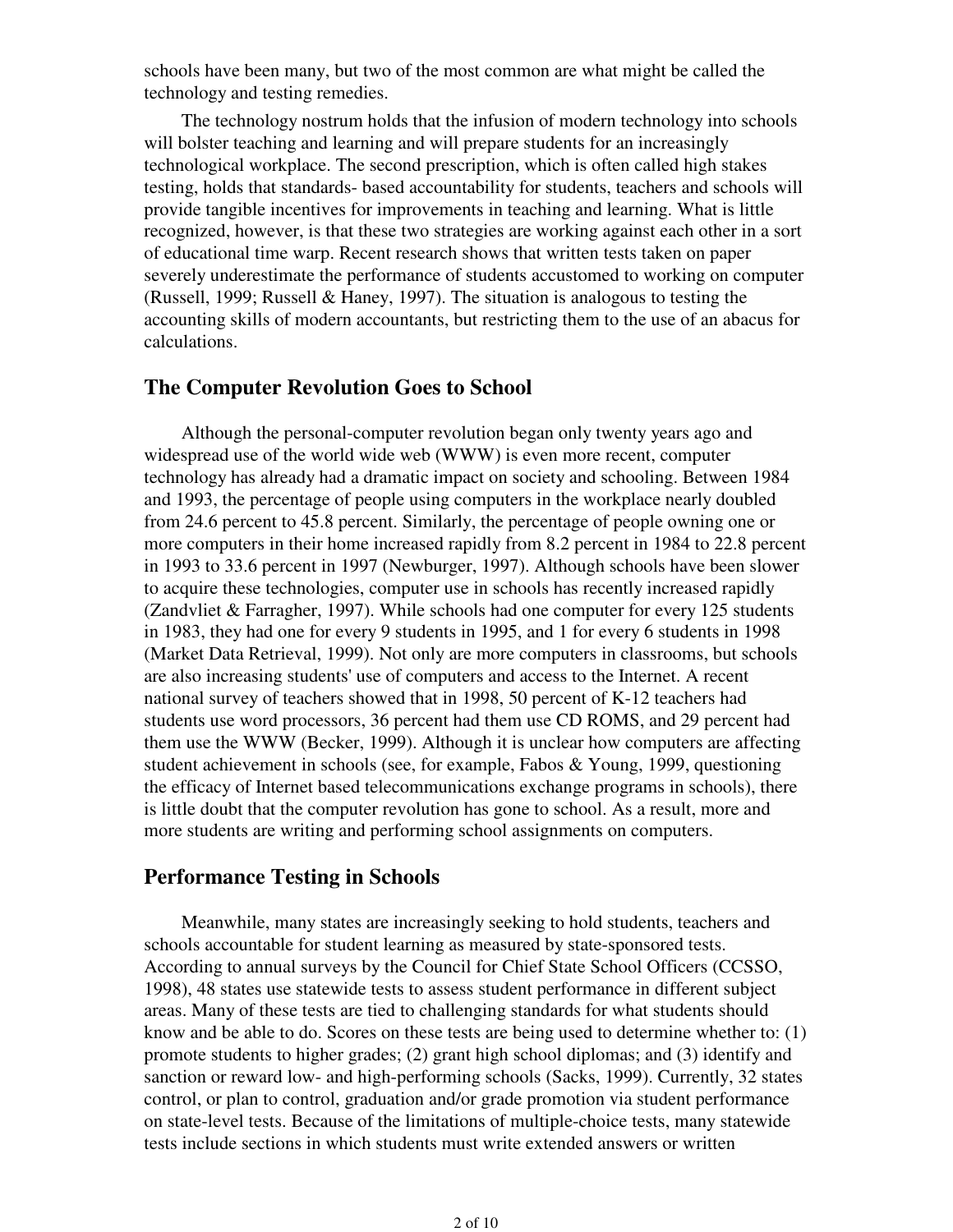explanations of their work. As the recent CCSSO report commented, "Possibly the greatest changes in the nature of state student assessment programs have taken place in the 1990s as more states have incorporated open-ended and performance exercises into their tests, and moved away from reliance on only multiple- choice tests" (CCSSO, 1998, p. 17). In 1996-97, an estimated ten to twelve million students nationwide participated in a state-sponsored testing program that required them to write responses long hand (given a total national K-12 enrollment of about 50 million and open-ended assessments in almost all the states in 3 out of 12 grade levels).

 In Ohio, for example, students must pass the written portion of the Ohio Proficiency Test in order to graduate from high school (Fisher & Elliott, 2000). Although many observers have criticized state-sponsored high-stakes tests on a variety of grounds (e.g., Heubert & Hauser, 1999; Sacks, 1999), here we direct attention to a widely unrecognized but critical limitation of depending on these tests to drive educational reform: paper-and-pencil written tests yield misleading information on the capabilities of students accustomed to using computers.

### **Testing Via Computer**

 Research on testing via computer goes back several decades and suggests that for multiple-choice tests, administration via computer yields about the same results, at least on average, as administering tests via paper-and-pencil (Bunderson, Inouye, & Olsen, 1989, Mead & Drasgow, 1993). However, more recent research shows that for young people who have gone to school with computers, open-ended (that is, not multiple choice) questions administered via paper-and-pencil yield severe underestimates of students' skills as compared with the same questions administered via computer (Russell, 1999; Russell & Haney, 1997). In both studies, the effect sizes for students accustomed to working computer ranged from .57 to 1.25. Effect sizes of this magnitude are unusually large and of sufficient size to be of not just statistical, but also practical significance (Cohen, 1988; Wolf, 1986). Effect sizes of this magnitude, for example, imply that the score for the average student in the experimental group tested on computer exceeds that of 72 to 89 percent of the students in the control group tested via paper and pencil.

 Our research on this topic began with a puzzle. While evaluating the progress of student learning in the Accelerated Learning Laboratory (ALL), a high-tech school in Worcester, MA, teachers were surprised by the results from the second year of assessments. Although students wrote more often after computers were widely used in the school, student scores on writing tests declined in the second year of the new program. To help solve the puzzle, the school asked us to assist in comparing paper and computer administration of the tests.

 In 1995, a randomized experiment was conducted, with one group of sixty-eight students taking math, science and language arts tests, including both multiple-choice and open-ended items, on paper, and another group of forty-six students taking the same tests on computer (but without access to word processing tools, such as spell-checking or grammar-checking). Before scoring, answers written by hand were transcribed so that raters could not distinguish them from those done on computer. There were two major findings. First, the multiple-choice test results did not differ much by mode of administration. Second, the results for the open-ended tests differed significantly by mode of administration. For the ALL School students who were accustomed to writing on the computer, responses written on computer were much better than those written by hand. This finding occurred across all three subjects tested and on both short answer and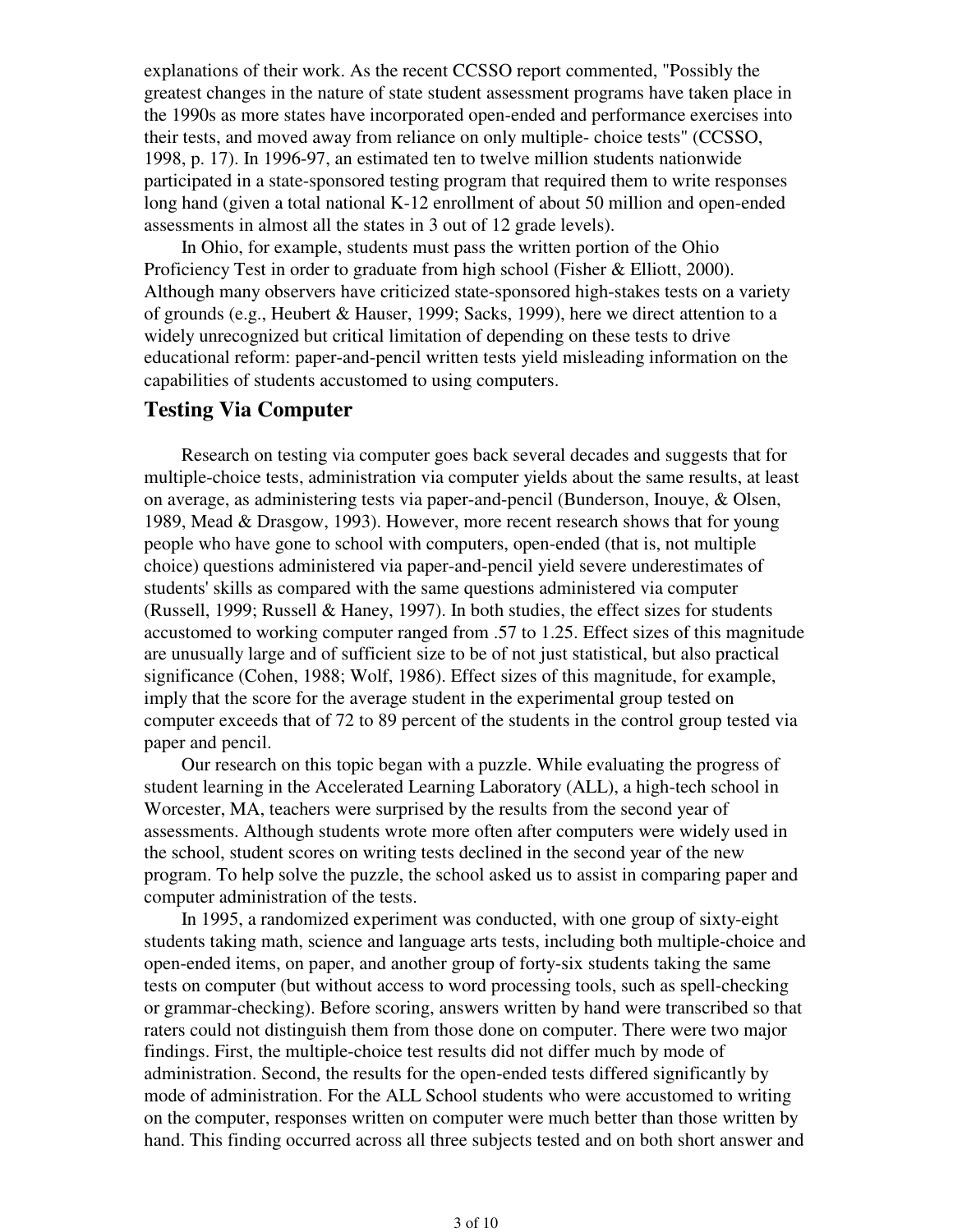extended answer items. The effects were so large that when students wrote on paper, only 30 percent performed at a "passing" level; when they wrote on computer, 67 percent "passed" (Russell & Haney, 1997).

 Two years later, a more sophisticated study was conducted, this time using open-ended items from the new Massachusetts state test (the Massachusetts Comprehensive Assessment System or MCAS) and the National Assessment of Educational Progress (NAEP) in the areas of language arts, science and math. Again, eighth grade students from two middle schools in Worcester, MA, were randomly assigned to groups. Within each subject area, each group was given the same test items, with one group answering on paper and the other on computer. In addition, data were collected on students' keyboarding speed and prior computer use. As in the first study, all answers written by hand were transcribed to computer text before scoring.

 In the second study, which included about two hundred students, large differences between computer and paper-and- pencil administration were again evident on the language arts tests. For students who could keyboard moderately well (20 words per minute or more), performance on computer was much better than on paper. For these students, the difference between performance on computer and on paper was roughly a half standard deviation. According to test norms, this difference is larger than the amount students' scores typically change between grade 7 and grade 8 on standardized tests (Haney, Madaus, & Lyons, 1993, p. 234). For the MCAS, this difference in performance could easily raise students' scores from the "failing" to the "passing" level (Russell, 1999).

 Recalling that nearly ten million students took some type of state-sponsored written test last year and that nearly half of the students nationwide use word processors in school, these results suggest that state paper-and- pencil tests may be underestimating the abilities of millions of students annually.

 In the second study, however, findings were not consistent across all levels of keyboarding proficiency. As keyboarding speed decreased, the benefit of computer administration became smaller. And at very low levels of keyboarding speed, taking the test on computer diminished students' performance (effect size of about 0.40 standard deviations). Similarly, taking the math test on computer had a negative effect on students' scores. This effect, however, became less pronounced as keyboarding speed increased.

## **Bridging the Gap**

 These studies highlight the importance of the gap between the technology and testing strategies for school improvement. Increasingly, schools are using computers to improve student learning. To measure increases in student learning, states are depending upon tests administered on paper. The open-ended questions on these tests, however, underestimate the achievement of students who regularly use computers. As a result, this mis-match between the mode of learning and the mode of assessment may be underestimating improvements in achievement. This problem is likely to increase as more students become accustomed to writing on computers. There are at least four possible ways to bridge this gap.

 First, schools could decrease the amount of time students spend working on computers so that they do not become accustomed to writing on computers. Some schools have already adopted this practice. After reviewing the first study described above and following the introduction of the new paper-and-pencil MCAS test in Massachusetts, the ALL school required students to write more on paper and less on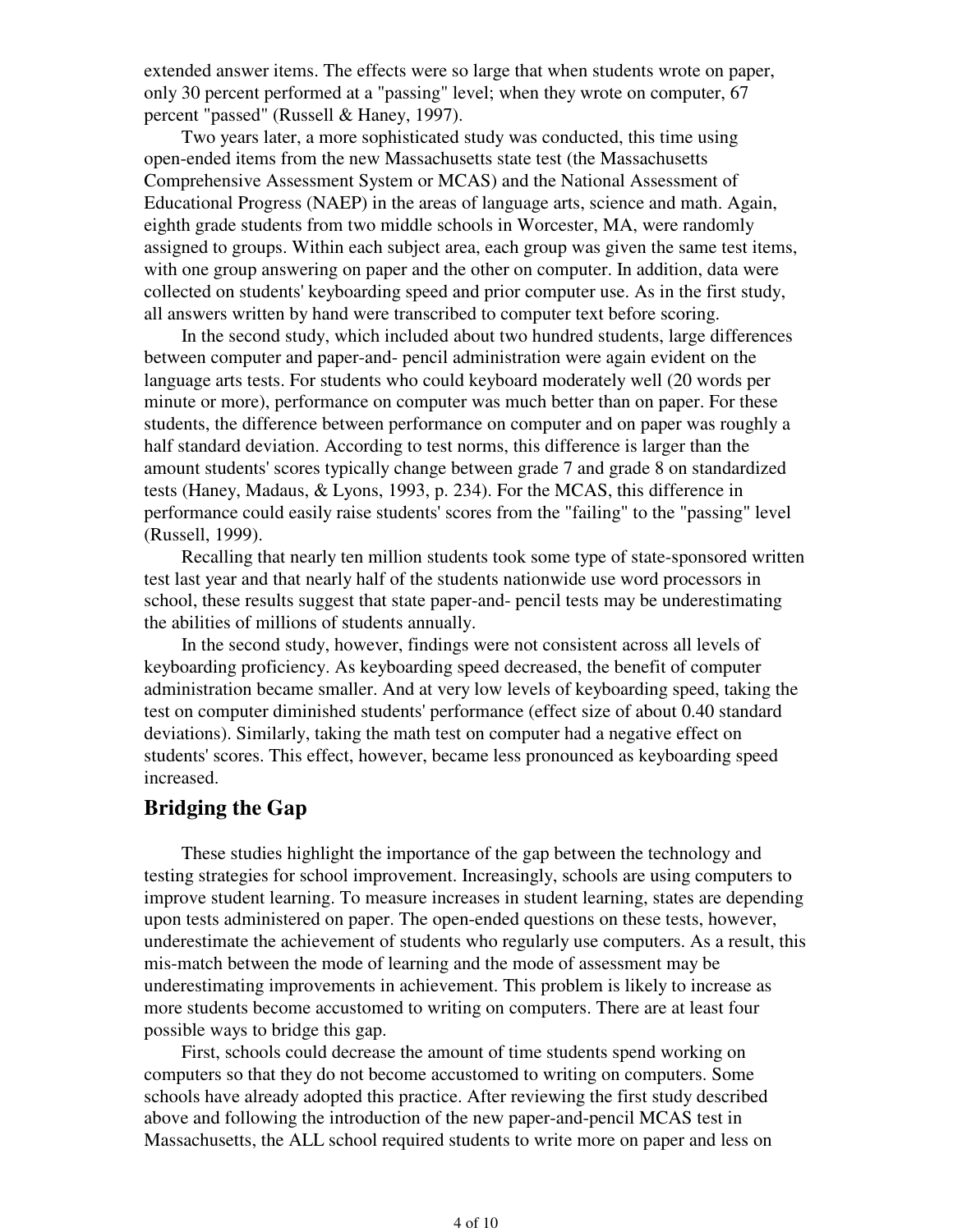computer (Russell, 1999). In another Massachusetts school system, the principal feared that students who write regularly on computer lose penmanship skills, which might lead to lower scores on the new state test. This school increased penmanship instruction across all grades while also decreasing students' time on computers (Holmes, 1999). Such strategies, in effect reducing computer use in schools to better prepare students for low-tech tests, may be pragmatic given the high stakes attached to many state tests. But they are also short-sighted in light of students' entry after graduation into an increasingly high- tech world and workplace.

 A second way to bridge the test-technology gap would be to eliminate paper-and-pencil testing and have students perform open-ended tests on computer. This might seem a sensible solution, but it will not be feasible until all schools obtain an adequate technology infrastructure. Moreover, as shown by problems in recent moves to administer some large-scale tests for adults on computers, computerized testing is not the panacea some had hoped. Among other problems, it adds considerably to the cost of testing and creates new test security concerns. But more importantly, as the second study summarized above indicates, administering open-ended tests only on computer would penalize students with poor keyboarding skills.

 A third approach would be to offer students the option of performing open-ended tests on paper or on computer. On the surface, this seems like a sensible solution. However, it would add considerable complexity and cost to test administration and scoring procedures. Although there has not been a large amount of research on the extent to which computer printing versus hand-writing affects ratings of written work, Powers et al. (1994) report that significant effects can occur. Surprisingly, Powers et al. found that computer printed responses produced by adults tended to receive lower scores than the same responses produced by hand. To control for such effects, in offering tests on paper and computer, handwritten responses would need to be converted to computer text. Surely it will be some years before text recognition software is sophisticated enough to convert handwritten responses into computer text. Thus, for the foreseeable future, the cost of transcription would be prohibitive.

 But beyond the need to convert responses to the same medium for scoring, the second study summarized above provides evidence that, when given the choice of using computer or paper to write their tests, many students make poor decisions as to which medium they should use. This was evidenced in two ways. First, the correlations between both students' preference for taking tests on computer or on paper and keyboarding speed and between preference and prior computer experience were near zero (less than .18). Second, preference was not found to be a significant factor in predicting students performance. Together, the added complexity of scoring open-ended responses produced in both mediums and students' apparent inaccuracy in selecting the medium that optimizes their performance suggest that simply giving students the option of performing open-ended tests on computer or on paper would do little to reduce the gap between testing and technology.

 A fourth approach, and perhaps the most reasonable solution in the short term, is to recognize the limitations of current testing programs. Without question, both computer technology and performance testing can help improve the quality of education. However, until students' can take tests in the same medium in which they generally work and learn, we must recognize that the scores from high-stakes state tests do not accurately reflect some students' capabilities. Reliance on paper and pencil written test scores to measure or judge student and/or school performance will mischaracterize the achievement of students' accustomed to working on computers. Thus, the gap between the use of technology in schools and testing programs serves as yet another reminder of the dangers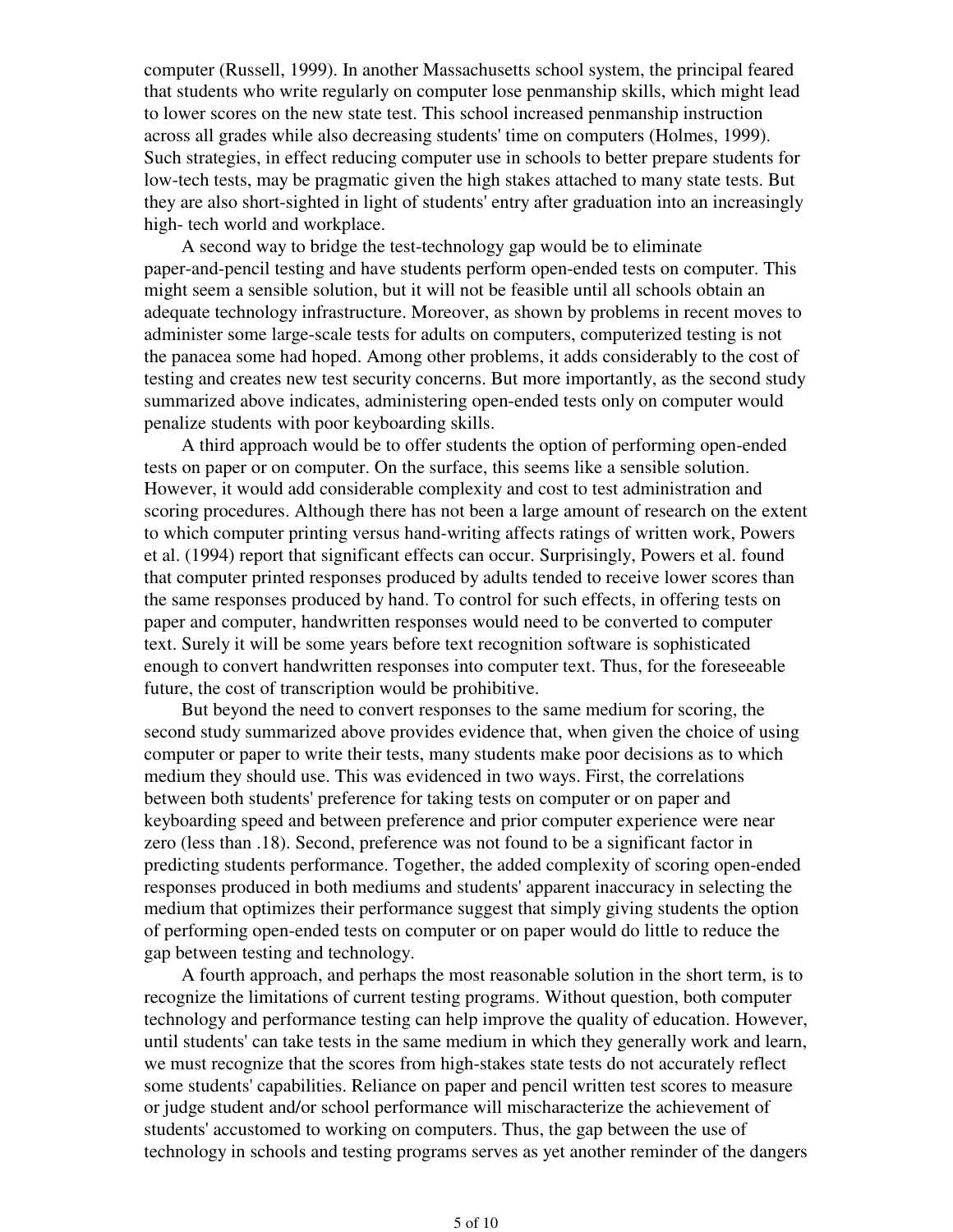of judging students and schools based solely on written test scores.

## **Note**

 We would like to acknowledge the help of Jeff Nellhaus and Kit Viator of the Massachusetts Department of Education which allowed inclusion of MCAS items in the second study summarized in this article. Also, we wish to note that this article is an expansion of an opinion essay appearing originally in the *Christian Science Monitor* in July 1999 (Haney & Russell, 1999). Additionally, we thank the National Board on Educational Testing and Public Policy (NBETPP) for its support and suggestions on earlier versions of this article. We also thank two anonymous EPAA reviewers for their suggestions for improving this article. Finally we thank Carol Shilinsky and the staff of the ALL School, and James Caradonio, the Superintendent of the Worcester, MA, Public Schools, for their generous support of the research recounted here.

## **References**

Becker, H. J. (1999). *Internet Use by Teachers: Conditions of Professional Use and Teacher-Directed Student Use*. Irvine, CA: Center for Research on Information Technology and Organizations.

Bunderson, C. V., Inouye, D. K. & Olsen, J. B. (1989). The four generations of computerized educational measurement. In Linn, R. L., *Educational Measurement* (3rd ed.), Washington, D.C.: American Council on Education, pp. 367-407.

Cohen, J. (1988). *Statistical power analysis for the behavioral sciences*. (2nd ed.) Hillsadale, NJ: Erlbaum.

Council of Chief State School Officers (1998). *Key State Education Policies on K-12 Education: Standards, Graduation, Assessment, Teacher Licensure, Time and Attendance*. Washington, DC.

Fabos, B. & Young, M. (1999). Telecommunications in the classroom: Rhetoric versus reality. *Review of Educational Research, 69*(3) 217-259.

Fisher, M. & Elliott, S. (2000) Proficiency: The test questioned. *Dayton Daily News* (March 12). http://www.activedayton.com/news/2000/03/12/0313main001.html

Glennan, T. K., & Melmed, A. (1996). *Fostering the use of educational technology: Elements of a national strategy*. Santa Monica, CA: RAND.

Haney, W., Madaus, G., & Lyons, R. (1993). *The Fractured Marketplace for Standardized Testing*. Boston, MA: Kluwer Academic Publishers.

Haney, W. & Russel, M. (1999). Low-tech tests shortchange high-tech students.*Christian Science Monitor*. July 1, 1999.

Holmes, R. (1999). A gender bias in the MCAS? *MetroWest Town Online*. http://www.townonline.com/metrowest/archive/022499/.

Heubert, J. & Hauser, R. (1999). *High stakes: Testing for tracking, promotion and*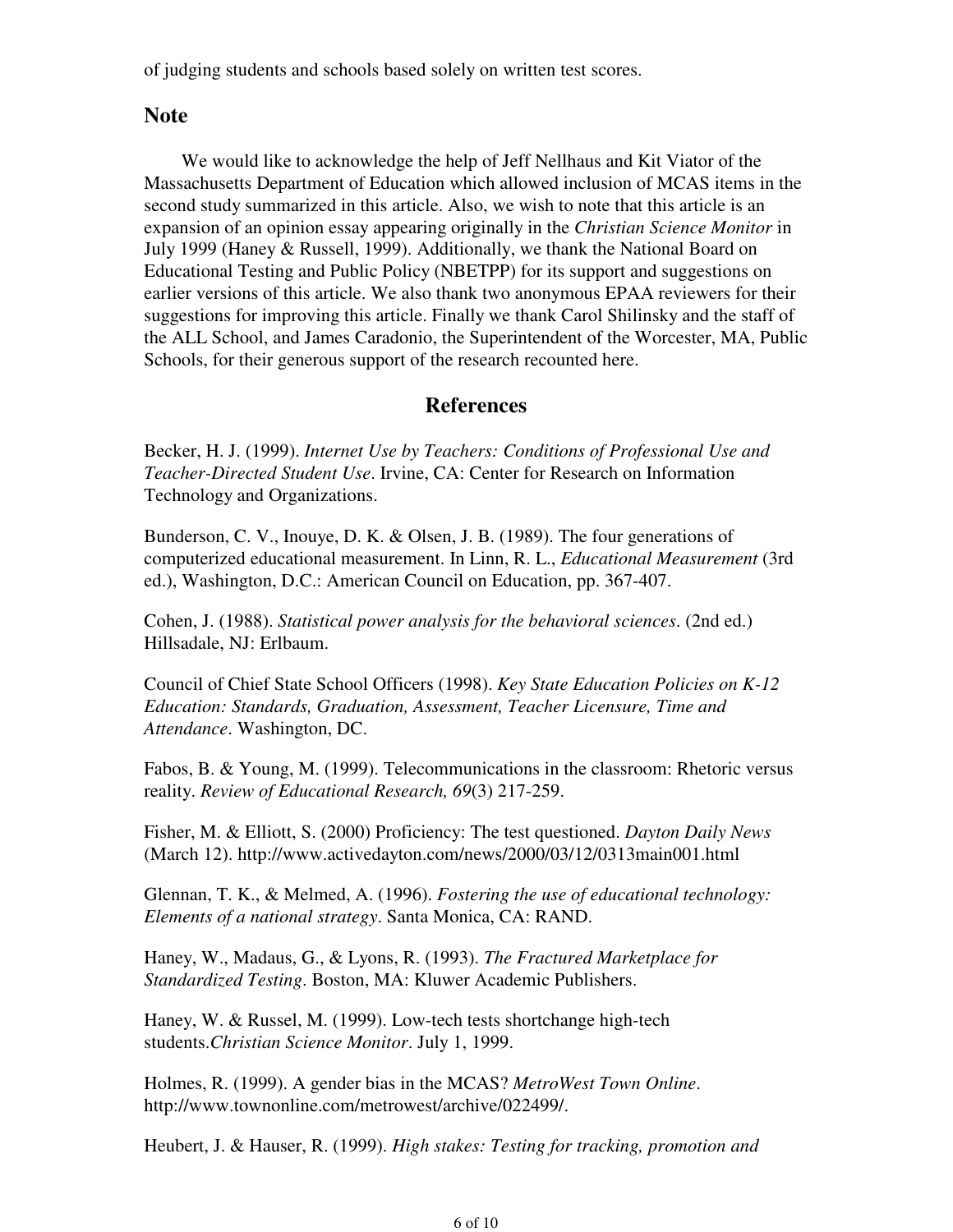*graduation*. (Report of the Committee on Appropriate Test Use). Washington, D.C.: Natioinal Academy Press. (Available on-line at http://www.nap.edu).

Market Data Retrieval. (1999). *Technology in Education 1999*. (A report issued by Market Data Retrieval). Shelton, CN: Market Data Retrieval.

Mead, A. D. & Drasgow, (1993). Equivalence of computerized and paper-and-pencil cognitive ability tests: A meta-analysis. *Psychological Bulletin, 114* (3), 449-58.

Newburger, E. C. (1997). *Computer Use In the United States*. Washington, DC: U.S. Census Bureau.

Powers, D., Fowles, M, Farnum, M, & Ramsey, P. (1994). Will they think less of my handwritten essay if others word process theirs? Effects on essay scores of intermingling handwritten and word-processed essays. *Journal of Educational Measurement, 31*(3), 220-233.

Russell, M. & Haney, W. (1997). Testing Writing on Computers: An Experiment Comparing Student Performance on Tests Conducted via Computer and via Paper-and-Pencil. *Educational Policy Analysis Archives, 5*(1). Available online: http://epaa.asu.edu/epaa/v5n3.html.

Russell, M. (1999). Testing Writing on Computers: A Follow-up Study Comparing Performance on Computer and on Paper. *Educational Policy Analysis Archives, 7*(20). Available online: http://epaa.asu.edu/epaa/v7n20/.

Sacks, P. (1999). *Standardized minds*. Reading MA: Perseus Books.

Snyder, T. D. & Hoffman, C. (1990). *Digest of Education Statistics*. Washington, DC: U. S. Department of Education.

Snyder, T. D. & Hoffman, C. (1994). *Digest of Education Statistics*. Washington, DC: U. S. Department of Education.

Wolf, F. (1986). *Meta-analysis: Quantitative methods for research synthesis*. SAGE University series on quatitative applications in the social sciences, series no. 07-059. Newbury Park, CA: SAGE.

Zandvliet, D. & Farragher, P. (1997). A comparison of computer-administered and written tests. *Journal of Research on Computing in Education, 29*(4), 423-438.

## **About the Authors**

#### **Michael Russell**

Senior Research Associate Center for the Study of Testing, Evaluation and Educational Policy 323 Campion Hall, Boston College Chestnut Hill, MA 02467

Phone: 617.552.0889 Fax: 617.552.8419 Email: russellmh@bc.edu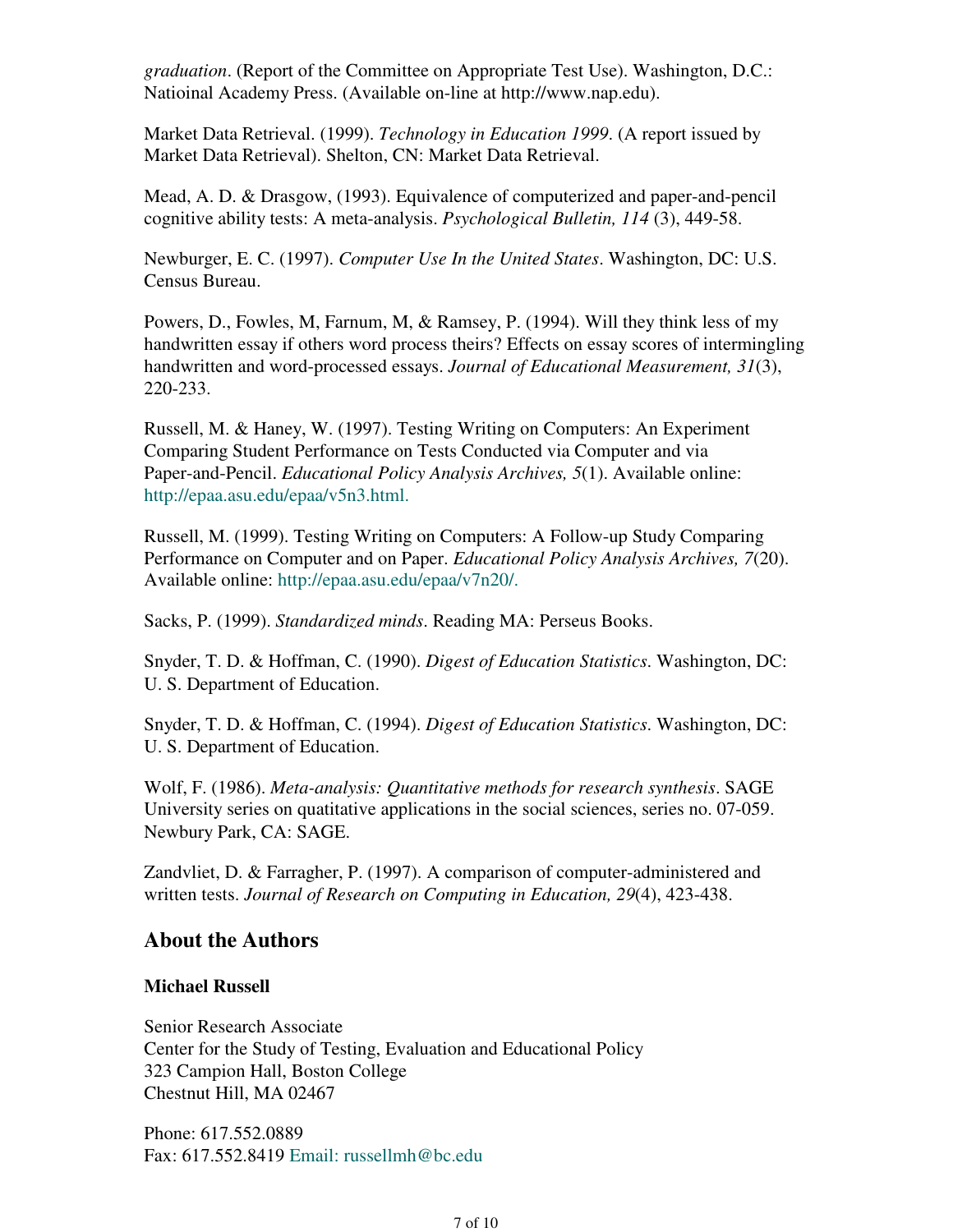Michael Russell is a research fellow for the National Board on Educational Testing and Public Policy and a research associate in the Center for the Study of Testing, Evaluation and Educational Policy at Boston College. His research interests include standards based reform, assessment, and educational technology.

#### **Walt Haney**

Center for the Study of Testing, Evaluation and Educational Policy 323 Campion Hall, Boston College Chestnut Hill, MA 02467

### Email: haney@bc.edu

Walt Haney, Ed.D., Professor of Education at Boston College and Senior Research Associate in the Center for the Study of Testing Evaluation and Educational Policy (CSTEEP), specializes in educational evaluation and assessment and educational technology. He has published widely on testing and assessment issues in scholarly journals such as the *Harvard Educational Review, Review of Educational Research*, and *Review of Research in Education* and in wide-audience periodicals such as *Educational Leadership, Phi Delta Kappan, the Chronicle of Higher Education* and the "Washington Post." He has served on the editorial boards of *Educational Measurement: Issues and Practice* and the *American Journal of Education* and on the National Advisory Committee of the ERIC Clearinghouse on Assessment and Evaluation.

#### **Copyright 2000 by the** *Education Policy Analysis Archives*

The World Wide Web address for the *Education Policy Analysis Archives* is **epaa.asu.edu**

General questions about appropriateness of topics or particular articles may be addressed to the Editor, Gene V Glass, glass@asu.edu or reach him at College of Education, Arizona State University, Tempe, AZ 85287-0211. (602-965-9644). The Commentary Editor is Casey D. Cobb: casey.cobb@unh.edu .

# **EPAA Editorial Board**

Michael W. Apple University of Wisconsin

John Covaleskie Northern Michigan University

Sherman Dorn University of South Florida

Richard Garlikov hmwkhelp@scott.net

Alison I. Griffith York University

Greg Camilli Rutgers University

Alan Davis University of Colorado, Denver

Mark E. Fetler California Commission on Teacher Credentialing

Thomas F. Green Syracuse University

Arlen Gullickson Western Michigan University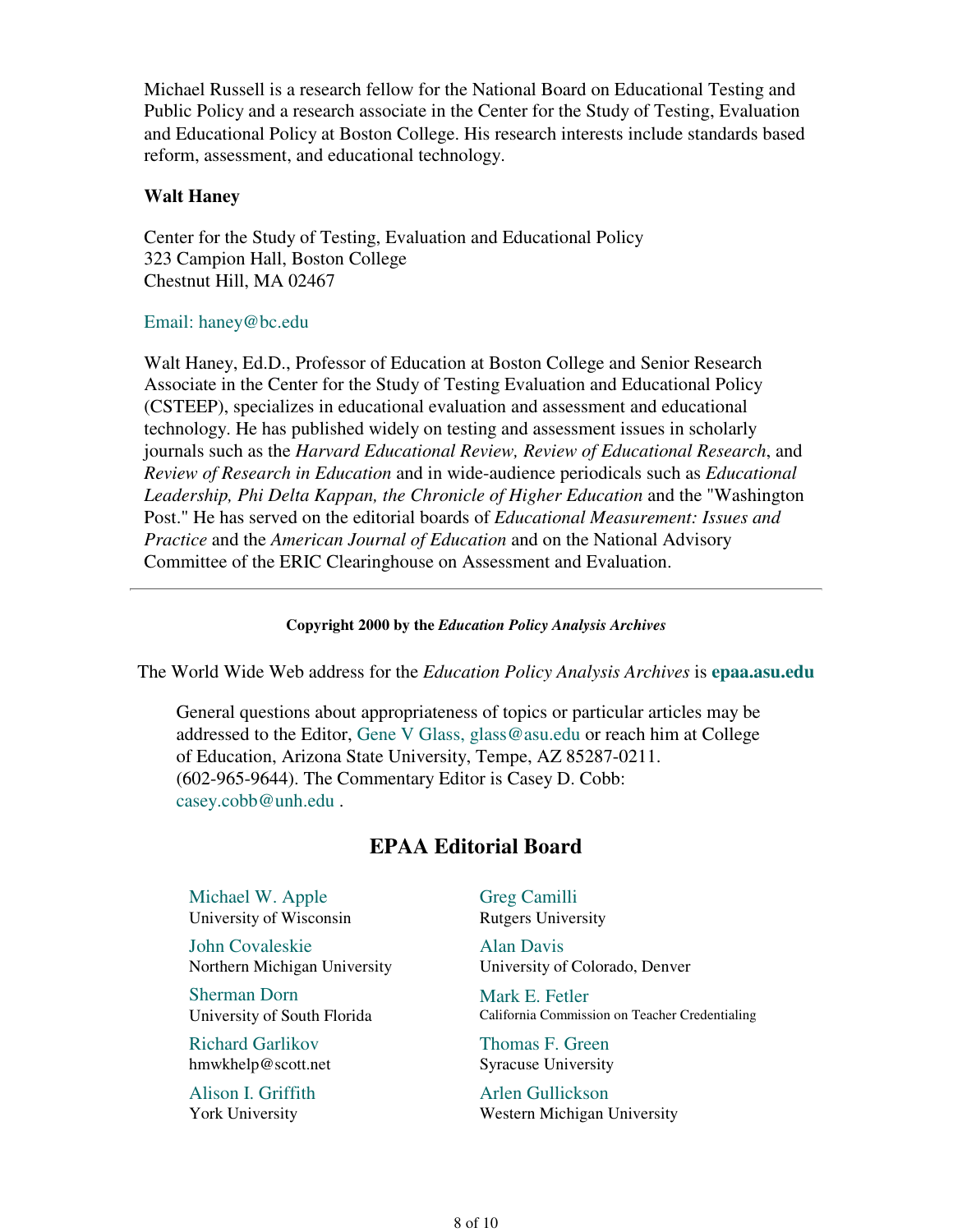Ernest R. House University of Colorado

Craig B. Howley Appalachia Educational Laboratory

Daniel Kallós Umeå University

Thomas Mauhs-Pugh Green Mountain College

William McInerney Purdue University

Les McLean University of Toronto

Anne L. Pemberton apembert@pen.k12.va.us

Richard C. Richardson New York University

Dennis Sayers Ann Leavenworth Center for Accelerated Learning

Michael Scriven scriven@aol.com

Robert Stonehill U.S. Department of Education Aimee Howley Ohio University

William Hunter University of Calgary

Benjamin Levin University of Manitoba

Dewayne Matthews Western Interstate Commission for Higher Education

Mary McKeown-Moak MGT of America (Austin, TX)

Susan Bobbitt Nolen University of Washington

Hugh G. Petrie SUNY Buffalo

Anthony G. Rud Jr. Purdue University

Jay D. Scribner University of Texas at Austin

Robert E. Stake University of Illinois—UC

David D. Williams Brigham Young University

## **EPAA Spanish Language Editorial Board**

**Associate Editor for Spanish Language Roberto Rodríguez Gómez Universidad Nacional Autónoma de México**

roberto@servidor.unam.mx

Adrián Acosta (México) Universidad de Guadalajara adrianacosta@compuserve.com

#### Teresa Bracho (México)

Centro de Investigación y Docencia Económica-CIDE bracho dis1.cide.mx

Ursula Casanova (U.S.A.) Arizona State University casanova@asu.edu

#### Erwin Epstein (U.S.A.)

Loyola University of Chicago Eepstein@luc.edu

J. Félix Angulo Rasco (Spain) Universidad de Cádiz felix.angulo@uca.es

Alejandro Canales (México) Universidad Nacional Autónoma de México canalesa@servidor.unam.mx

José Contreras Domingo Universitat de Barcelona Jose.Contreras@doe.d5.ub.es

## Josué González (U.S.A.)

Arizona State University josue@asu.edu